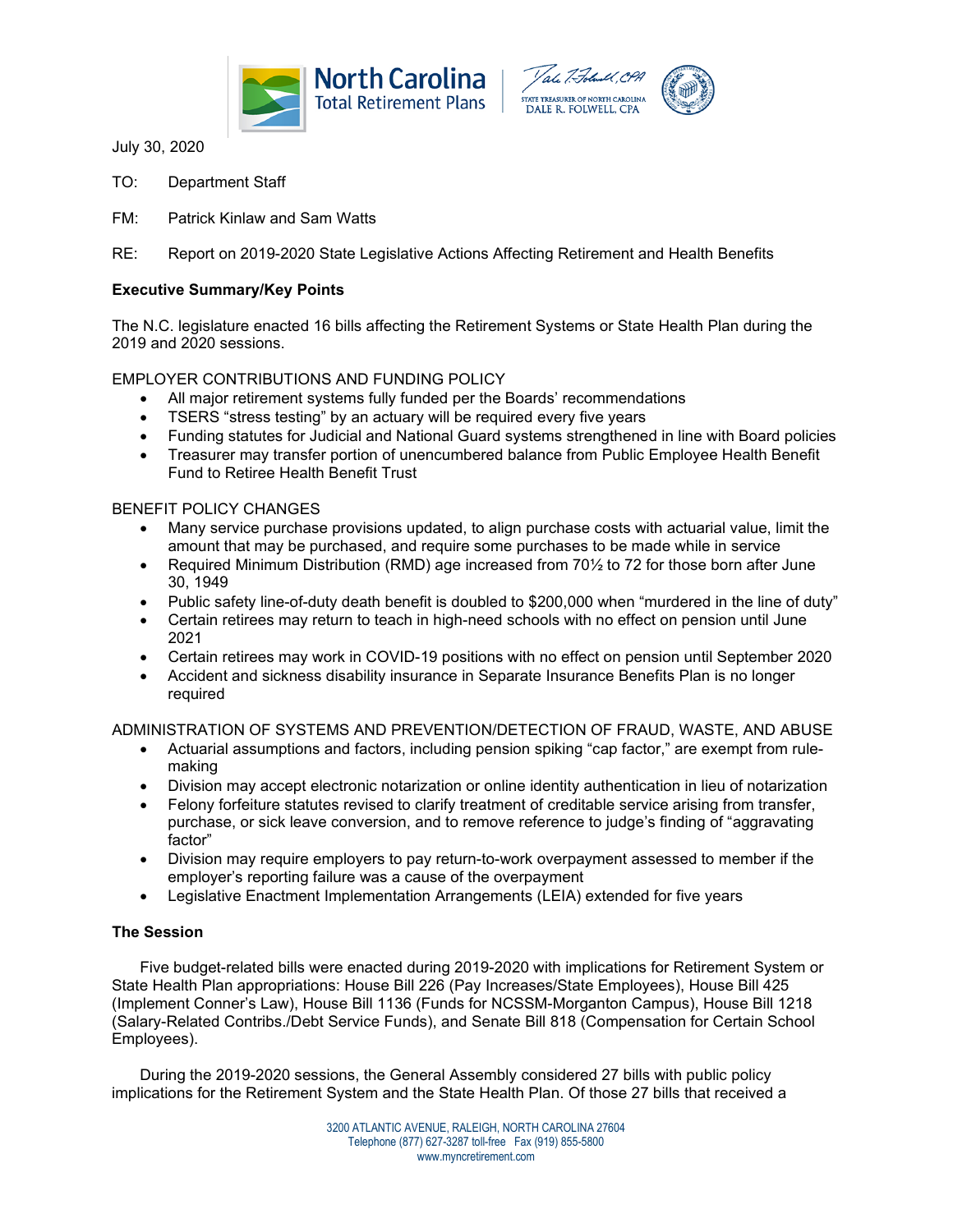hearing in at least one of the pension committees or other action by the General Assembly during the sessions, 11 were ultimately enacted and 16 were not:

|                      | BILLS RECEIVING PENSION COMMITTEE HEARING OR OTHER ACTION AND ULTIMATELY |
|----------------------|--------------------------------------------------------------------------|
| ENACTED IN 2019-2020 |                                                                          |

- HB 283 Conner's Law<br>
HB 308 Regulatory Re
- Regulatory Reform Act of 2020 #
- HB 469 Various Family Law Changes
- HB 604 Small Business Retirement Program<br>HB 1023 Coronavirus Relief Fund/Additions &
- Coronavirus Relief Fund/Additions & Revisions #
- HB 1096 UNC Omnibus Changes/UNC Lab School Funds #
- SB 379 Retirement Systems Admin. Changes<br>SB 399 Rehire High-Need Teachers
- Rehire High-Need Teachers
- SB 621 Testing Reduction Act #<br>SB 704 COVID-19 Recovery Act
- COVID-19 Recovery Act #
- SB 719 Retirement Tech./Protect./& Other Changes

## BILLS RECEIVING PENSION COMMITTEE HEARING OR OTHER ACTION AND ULTIMATELY

- *NOT* ENACTED IN 2019-2020
- HB 231 UNC & Comm. Coll. Pay/Retiree Bonus<br>
HB 278 Study Parity for First Responders
- HB 278 Study Parity for First Responders<br>HB 426 HB Educators' Pay Increases/Retiree
- Educators' Pay Increases/Retiree Supplements
- HB 467 Establish State Board of Prop.<br>HB 612 DSS Review of Procedures/Cr
- DSS Review of Procedures/Criminal History/OAH
- 
- HB 626 Realistic Evaluation of Actuarial Liabilities #<br>HB 777 Purchase Opt/Credit for Prior Year FT Servic Purchase Opt/Credit for Prior Year FT Service
- HB 966 2019 Appropriations Act
- HB 1042 Increase In-Service Death Benefit/LRS
- HB 1074 Omitted Membership Service/TSERS/LGERS
- SB 123 Portability of Leave/Charter Schools<br>SB 284 State Auditor/Verifications & Access
- 
- SB 284 State Auditor/Verifications & Access<br>SB 374 Repeal Risky Retirement Payments Repeal Risky Retirement Payments
- SB 398 Felony Forfeiture Changes/Retirement #<br>SB 408 Pensions Benefits Revision #
- SB 408 Pensions Benefits Revision #<br>SB 599 State and Local Disability Ber
- State and Local Disability Benefit Reform

*\* N.C.G.S. 120-111.3 requires that "every bill, which creates or modifies any provision for the retirement of public officers or public employees or for the payment of retirement benefits or of pensions to public officers or public employees, shall, upon introduction in either house of the General Assembly, be referred to the Committee on Pensions and Retirement of each house." Local bills heard by Pensions Committees (HB 445 and SB 47) are not included in list above.*

*# HB 308 and HB 1023 contain minor, identical provisions amending SB 704.* 

- *# HB 612 is not primarily a pensions bill but contains provisions related to agency administrative procedures.*
- *# Portions of HB 626 as heard in committee were included as sections of SB 719 as enacted.*

*# HB 1096 contains a clarification consistent with current retirement administration.*

*# Portions of SB 398 as heard in committee were included as sections of SB 719 as enacted.* 

*# Portions of SB 408 as heard in committee were included as sections of SB 379 as enacted; SB 408 was subsequently amended to provide for COLAs for TSERS and Consolidated Judicial Retirement System retirees and was not enacted.* 

*# SB 621 includes provisions amending SB 399.*

*# The benefits-related provisions of SB 704 were heard in committee as provisions of HB 1043; these provisions were removed from HB 1043 subsequent to committee hearing and included within SB 704; both bills were eventually enacted.*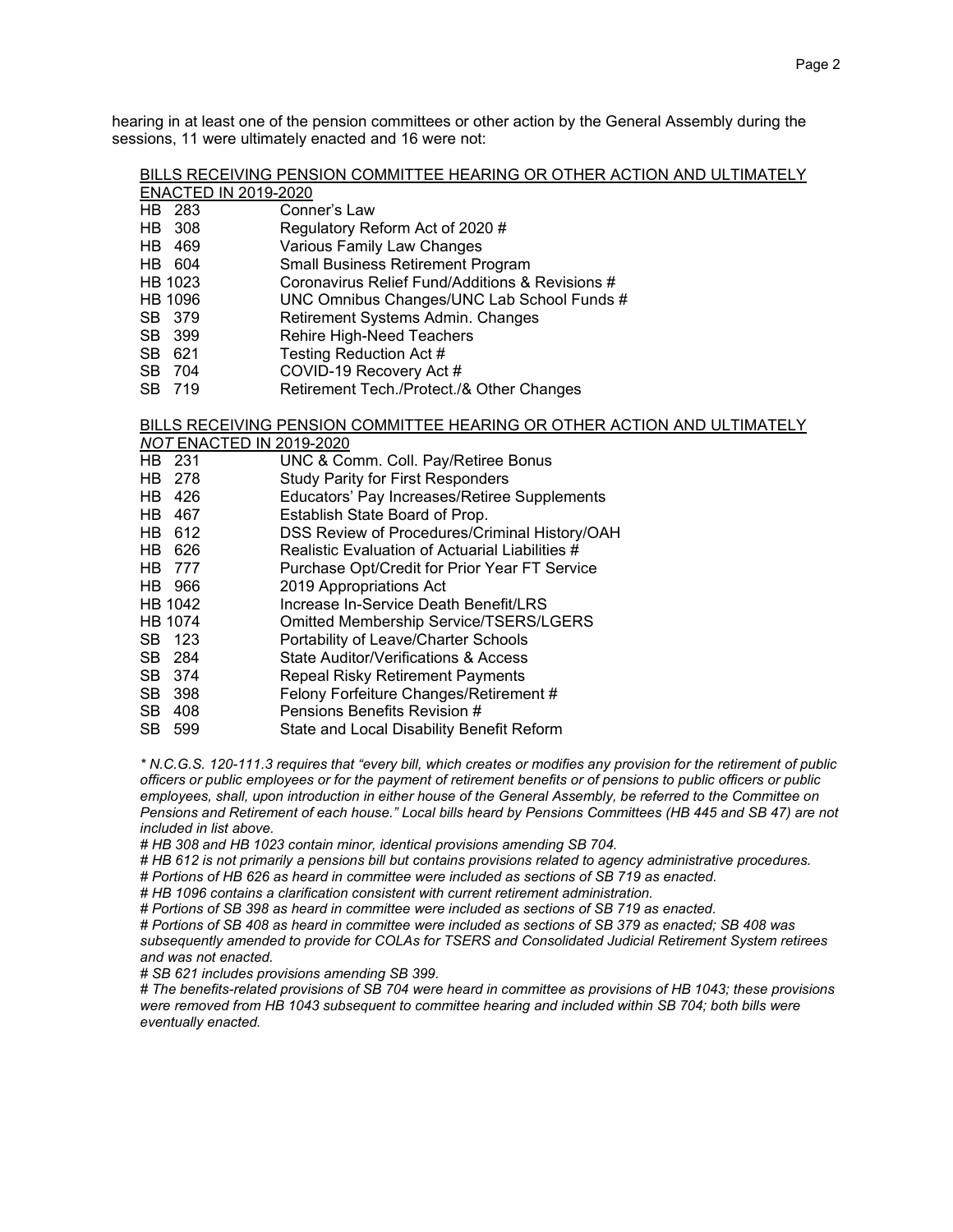### **State Budget & Appropriations**

The Department closely monitors budget legislation, particularly as it relates to funding of the Retirement System, the State Health Plan, and the Retiree Health Benefit Trust.

Each year, the Department's foremost public policy objective is to obtain full funding for actuarially determined employer contributions ("ADECs," formerly "ARCs") for each of the pension plans as well as full funding for the employer premiums for the State Health Plan for active employees and funding of the health premiums for the Retiree Health Benefit Trust commensurate with the funding provided for active employees. That goal was achieved for all the pension plans through the series of Session Laws outlined below.

- *Pay Increases/State Employees (House Bill 226 / Session Law 2019-209):* Fully funded the Actuarially Determined Contributions for all the Retirement Systems and recommendations of the Board of Trustees' contribution policies for Fiscal Year 2019-2020. For Fiscal Year 2020-2021, fully funded the Actuarially Determined Contributions and the Boards' recommendations for the North Carolina National Guard Pension Fund and the Firefighters' and Rescue Squad Workers' Pension Fund, and established contribution rates and amounts for TSERS, CJRS, LRS, DIPNC, TSERS Death Benefits, and the Retiree Health Benefit Fund that were subsequently modified by other legislation.
	- o Section 1.1: Mandated Employer Contributions & State Appropriations Appropriated state retirement system and health care contributions for Fiscal Years 2019- 2020 and 2020-2021. The contributions for Fiscal Year 2020-2021 were later modified by other legislation.
	- o Section 3.15: Salary-Related Contribution Rates for Retirement, Health, & Related **Benefits** Provided guidance to the Division regarding contribution rates to charge to agencies participating in the state's retirement systems as employers. Also set the maximum annual amount per employee or retiree payable to the State Health Plan for Teachers and State Employees (SHP). The contribution rates for Fiscal Year 2020-2021, from Section 3.15.(c), and maximum amount payable to SHP for Fiscal Year 2020-2021, from Section 3.15.(e), were subsequently modified by other legislation.
- *Funds for NCSSM-Morganton Campus (House Bill 1136 / Session Law 2020-31), Section 2:* Established contribution rates for Fiscal Year 2020-21 for TSERS, CJRS, LRS, DIPNC, TSERS Death Benefits, and the Retiree Health Benefit Fund that were subsequently modified by other legislation. This legislation contains the only provision enacted during the 2020 session that did not fully fund a recommendation by the TSERS Board of Trustees. On January 29, 2020, the Board recommended a contribution rate of 0.16% of payroll for the TSERS Death Benefit Plan for active employees and the legislation funded the benefit at 0.13% of payroll, which is \$3.34 million less than the Board's recommendation. The Plan would still be projected to show a small surplus even if the contribution rate were reduced to 0.08%, however reducing the contribution rate to 0.13% may make the Plan cash flow negative. Department staff have cautioned that this rate will likely need to be increased next year as a result of the actuarial experience review that is underway.
- *Salary-Related Contribs./Debt Service Funds (House Bill 1218 / Session Law 2020-41):* Fully funded the Actuarially Determined Contributions for the Retirement Systems and recommendations of the Board of Trustees' contribution policies for Fiscal Year 2020-2021.
	- $\circ$  Section 1.(a): Provided guidance to the Division regarding contribution rates; however, these rates were repealed by Section 1.(b) because House Bill 1136 / S.L. 2020-31 was enacted.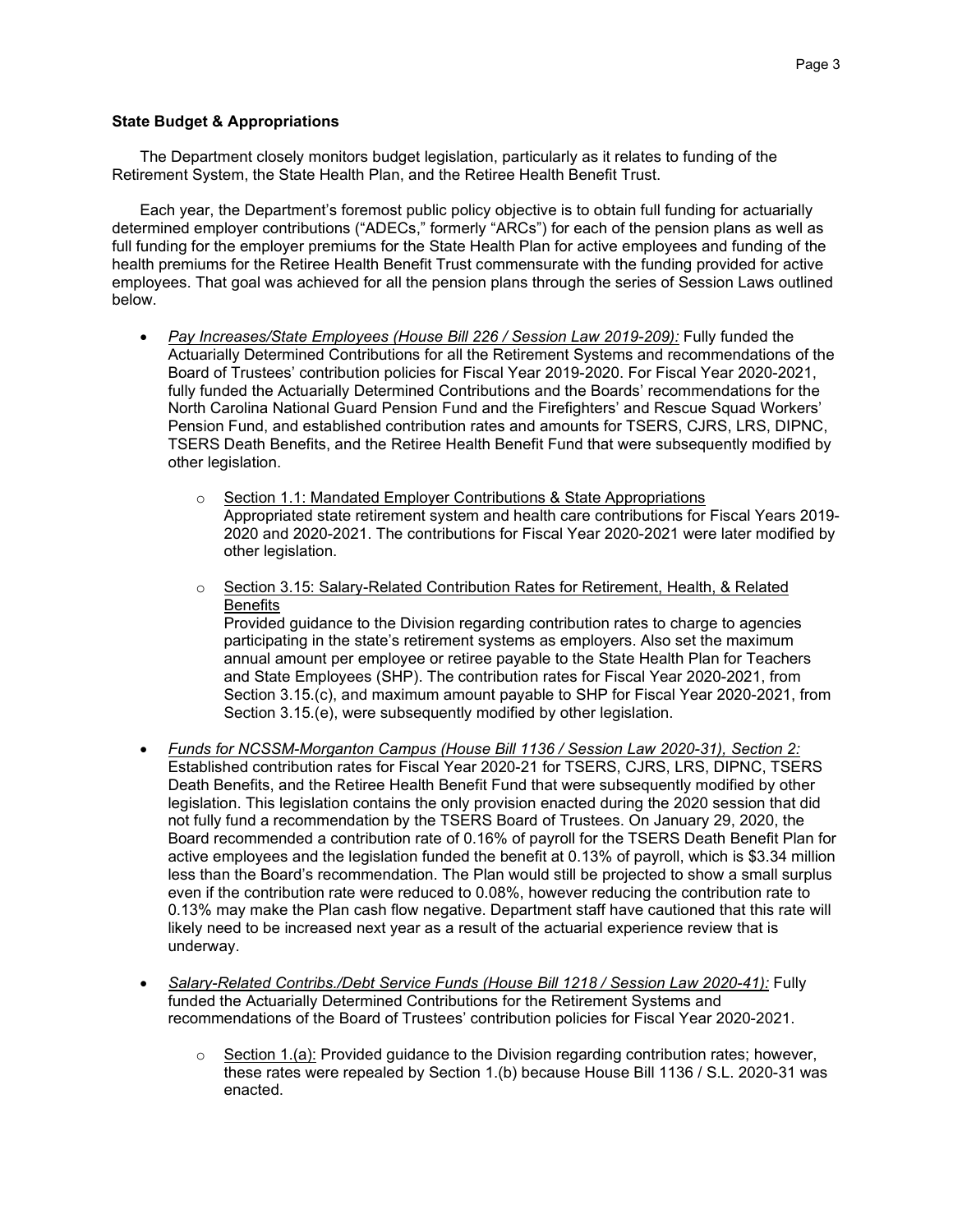- $\circ$  Section 1.(c): Provided guidance to the Division regarding contribution rates to charge agencies participating in the state's retirement systems for Fiscal Year 2020-2021.
- $\circ$  Section 1.(d): Set the maximum annual amount per employee or retiree payable to SHP for Fiscal Year 2020-2021. These amounts were subsequently modified by other legislation.
- $\circ$  Section 3: Expressed the intent of the General Assembly to restore the contribution rate to the Retiree Health Benefit Fund and the maximum annual amount per employee or retiree payable to SHP to the rates and amounts enacted in House Bill 226 / S.L. 2019- 209, if the federal government provides additional relief funds or additional flexibility on existing relief funds.
- *Compensation for Certain School Employees (Senate Bill 818 / Session Law 2020-45):* Modified the maximum annual amount per employee or retiree payable to SHP for Fiscal Year 2020-21.
	- $\circ$  Section 8.1.(a): Set amounts payable to SHP for Fiscal Year 2020-2021; however, these amounts were repealed by Section 8.1.(b) because House Bill 1218 / S.L. 2020-45 was enacted.
	- o Section 8.1.(c): Set amounts payable to SHP for Fiscal Year 2020-2021.
	- $\circ$  Section 8.2: Expressed the intent of the General Assembly to restore the contribution rate to the Retiree Health Benefit Fund and the maximum annual amount per employee or retiree payable to SHP to the rates and amounts enacted in House Bill 226 / S.L. 2019- 209, if the federal government provides additional relief funds or additional flexibility on existing relief funds.
- *Implement Conner's Law (House Bill 425 / Session Law 2020-86):* Appropriated an additional amount to pay Line-of-Duty Death Benefits during FY 2020-2021 in order to implement the policy provisions of House Bill 425 / S.L. 2019-228 ("Conner's Law").

## **Summary of Appropriations for Retirement, Health, and Related Benefits**  *Appropriations from All Funding Sources*

|                                                                                    | FY 2019-2020        | FY 2020-2021        |  |  |  |  |
|------------------------------------------------------------------------------------|---------------------|---------------------|--|--|--|--|
| <b>PENSION ADEC FUNDING/SHP PREMIUMS</b>                                           |                     |                     |  |  |  |  |
| Teachers' & State Employees'                                                       |                     |                     |  |  |  |  |
| Retirement System*                                                                 | \$2,096,633,833 [A] | \$2,452,206,407 [B] |  |  |  |  |
| State Health Plan Employer Premiums for Non-Retired                                |                     |                     |  |  |  |  |
| Members**                                                                          | \$1,985,059,434 [A] | \$1,989,912,886 [C] |  |  |  |  |
| Retiree Health Benefit Trust/Retiree Medical*                                      | \$1,180,415,850 [A] | \$1,250,645,365 [B] |  |  |  |  |
| Consolidated Judicial Retirement System*                                           | \$25,392,192 [A]    | \$28,143,705 [B]    |  |  |  |  |
| Legislative Retirement System*                                                     | \$957,852 [A]       | \$988,260 [B]       |  |  |  |  |
| Disability Income Plan of N.C.*                                                    | \$18,165,257 [A]    | \$16,777,245 [B]    |  |  |  |  |
| State Employee Death Benefit Plan*                                                 | \$25,864,411 [A]    | \$21,568,798 [B]    |  |  |  |  |
| National Guard Pension Fund***<br>\$11,031,715 [A]<br>\$11,031,715 [A]             |                     |                     |  |  |  |  |
| Firefighters & Rescue Squad Worker's Pension Fund***                               | \$18,652,208 [A]    | \$19,002,208 [A]    |  |  |  |  |
| Line of Duty Death Benefits***                                                     | \$1,986,500 [A]     | \$3,186,500 [D]     |  |  |  |  |
| [A] S.L. 2019-209, Section 1.1.                                                    |                     |                     |  |  |  |  |
| [B] S.L. 2020-41, Section 1.(c).                                                   |                     |                     |  |  |  |  |
| [C] S.L. 2020-45, Section 8.1.(c).                                                 |                     |                     |  |  |  |  |
| [D] S.L. 2019-209, Section 1.1, as modified by S.L. 2020-86, Section 1.            |                     |                     |  |  |  |  |
| *Projected funding based on appropriated contribution rate and projected payroll.  |                     |                     |  |  |  |  |
| **Projected funding based on appropriated contribution rate and actual enrollment. |                     |                     |  |  |  |  |
| ***Total appropriation.                                                            |                     |                     |  |  |  |  |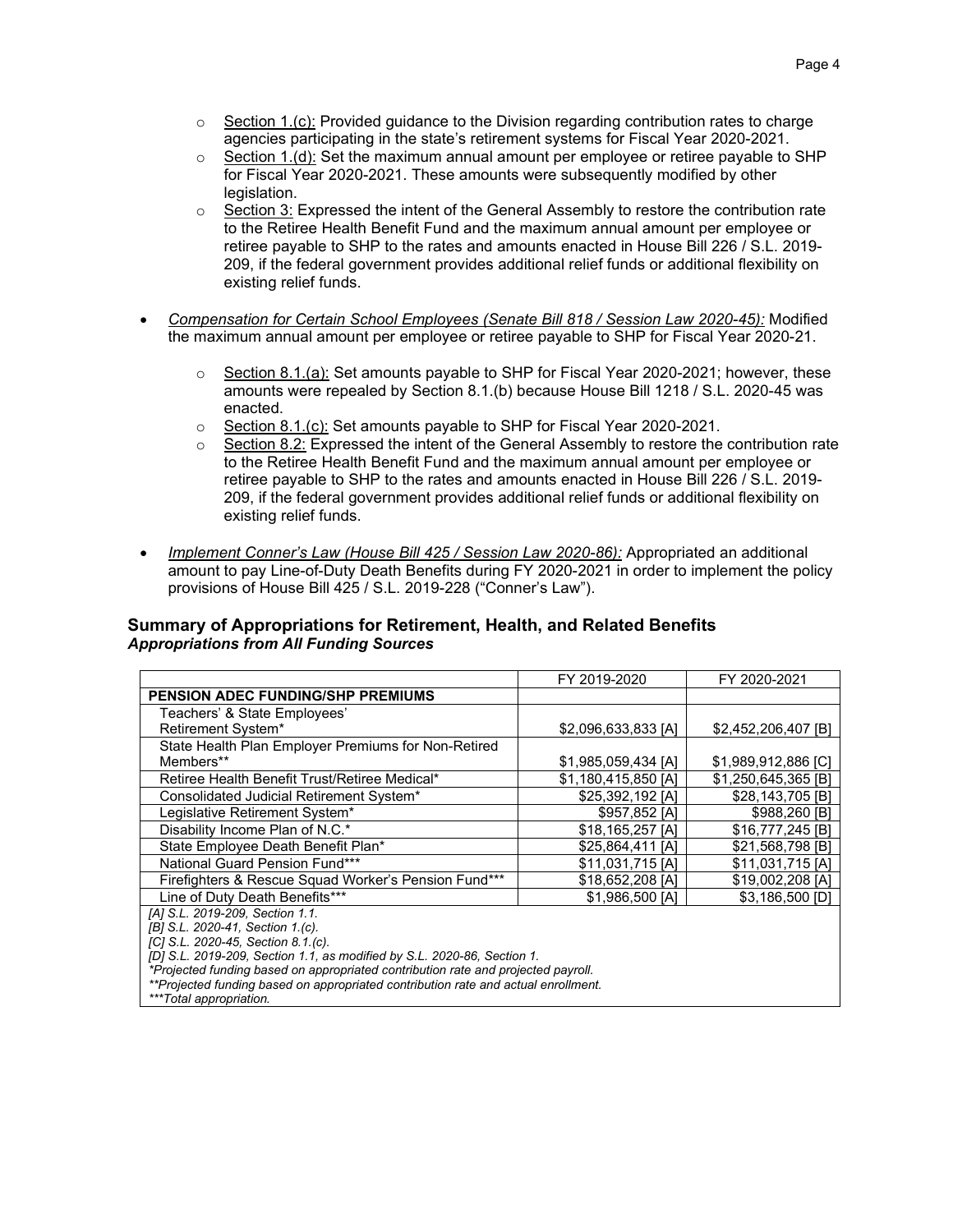# **Employer Contribution Rates for Retirement, Health, and Related Benefits**  *Rates effective July 1, 2019 through June 30, 2020*

*S.L. 2019-209, Section 3.15.(b)*

|                              |        | <b>Breakdown of Rate Type</b> |                |                   |                |                         |                |
|------------------------------|--------|-------------------------------|----------------|-------------------|----------------|-------------------------|----------------|
|                              | Total  |                               | Retiree        | <b>Disability</b> |                |                         | Qualified      |
|                              | Rate   |                               | Health         | Income            | Death          | Supplemental            | <b>Excess</b>  |
| FY 2019-2020                 |        | Retirement                    | <b>Benefit</b> | <b>Plan</b>       | <b>Benefit</b> | Retirement <sup>^</sup> | <b>Benefit</b> |
| <b>TSERS General</b>         | 19.70% | 12.96%                        | 6.47%          | 0.10%             | 0.16%          |                         | 0.01%          |
| <b>TSERS Law Enforcement</b> | 24.70% | 12.96%                        | 6.47%          | 0.10%             | 0.16%          | 5.00%                   | 0.01%          |
| <b>UNC ORP</b>               | 13.41% | 6.84%                         | 6.47%          | 0.10%             |                |                         |                |
| <b>CJRS</b>                  | 40.07% | 33.60%                        | 6.47%          |                   |                |                         |                |
| Legislative Ret. System      | 32.93% | 26.46%                        | 6.47%          |                   |                |                         |                |

 *^The "Supplemental Retirement" contributions for State Law Enforcement Officers are paid to Prudential for the NC 401(k) Plan.*

## **Employer Contribution Rates for Retirement, Health, and Related Benefits**  *Rates effective July 1, 2020 through June 30, 2021*

*S.L. 2020-41, Section 1.(c)*

|                              |        | <b>Breakdown of Rate Type</b> |                |                   |                |                         |                |
|------------------------------|--------|-------------------------------|----------------|-------------------|----------------|-------------------------|----------------|
|                              | Total  |                               | Retiree        | <b>Disability</b> |                |                         | Qualified      |
|                              | Rate   |                               | Health         | Income            | Death          | Supplemental            | <b>Excess</b>  |
| FY 2020-2021                 |        | Retirement                    | <b>Benefit</b> | Plan              | <b>Benefit</b> | Retirement <sup>^</sup> | <b>Benefit</b> |
| <b>TSERS General</b>         | 21.68% | 14.77%                        | 6.68%          | 0.09%             | 0.13%          |                         | 0.01%          |
| <b>TSERS Law Enforcement</b> | 26.68% | 14.77%                        | 6.68%          | 0.09%             | 0.13%          | 5.00%                   | 0.01%          |
| <b>UNC ORP</b>               | 13.61% | 6.84%                         | 6.68%          | 0.09%             |                |                         |                |
| <b>CJRS</b>                  | 43.12% | 36.44%                        | 6.68%          |                   |                |                         |                |
| Legislative Ret. System      | 33.98% | 27.30%                        | 6.68%          |                   |                |                         |                |

 *^The "Supplemental Retirement" contributions for State Law Enforcement Officers are paid to Prudential for the NC 401(k) Plan.*

## **Maximum Amount Per Employee or Retiree Payable to State Health Plan** *S.L. 2019-209, Section 3.15.(d) for FY 2019-2020; S.L. 2020-45, Section 8.1.(c) for FY 2020-2021*

| State Health Plan        |           | Jul-Dec  | Jan - Jun |           | Jul-Dec  | Jan - Jun |
|--------------------------|-----------|----------|-----------|-----------|----------|-----------|
| <b>Employer Premiums</b> | 2019-2020 | Monthly  | Monthly*  | 2020-2021 | Monthly* | Monthly*  |
| Medicare Eligible        | \$4.900   | \$403.06 | \$413.60  | \$4.916   | \$413.60 | \$405.72  |
| Non-Medicare Eligible    | \$6,306   | \$518.64 | \$532.36  | \$6.326   | \$532.36 | \$521.96  |

PENSION AND BENEFIT POLICY PROVISIONS OF HOUSE BILL 226 / SESSION LAW 2019-209:

- $\circ$  Section 3.1 Eligible State-Funded Employees Awarded Legislative Salary Increases/Effective July 1, 2019, and July 1, 2020 Provides a legislative salary increase of 2.5% for Fiscal Year 2019-2020, and a legislative salary increase of 2.5% for Fiscal Year 2020-2021, to state-funded employees with certain exceptions.
- $\circ$  Section 3.14 Special Annual Leave: Any person who is (1) a full-time, permanent employee of the state or a community college on July 1, 2019, other than correctional officers and Law Enforcement Officers in the State Highway Patrol or the State Bureau of Investigation and Alcohol Law Enforcement, and (2) eligible to earn annual leave receives a one-time additional five days of annual leave credited on July 1, 2019.
	- The additional leave granted in this act will be accounted for separately with the leave provided by Section 28.3A of S.L. 2002‑126; Section 30.12B(a) of S.L.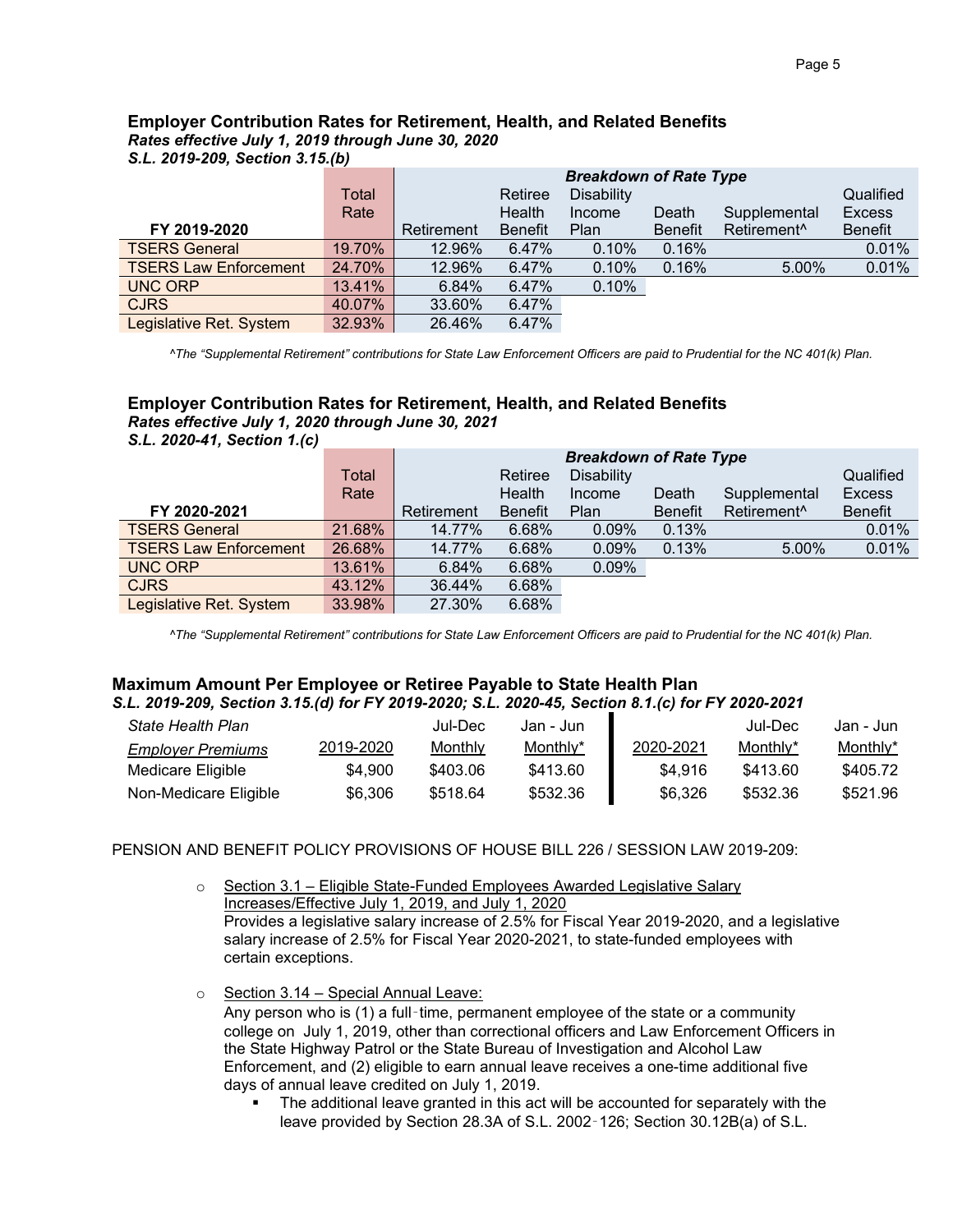2003‑284; Section 29.14A of S.L. 2005‑276; Section 35.10A of S.L. 2014‑100; Section 35.18A of S.L. 2017-57; and Section 35.26 of S.L. 2018-5.

- The leave will remain available during the length of the employee's employment, notwithstanding any other limitation on the total number of days of annual leave that may be carried forward. Part‑time, permanent employees shall receive a pro rata amount of the five days.
- The additional leave awarded under this section has no cash value and is not eligible for cash in. If not used prior to the time of separation or retirement, the bonus leave cannot be paid out and is lost.
- Any vacation leave remaining on December 31 of each year in excess of 30 days will be reduced by the number of days awarded in this section that were actually used by the employee during the year such that the calculation of vacation leave days that would convert to sick leave will reflect a deduction of those days of special annual leave awarded in this section that were used by the employee during the year.
- $\circ$  Section 3.17 Short-Term Disability Benefits Designates 0.05% of payroll from each entity's appropriations to be used to pay shortterm disability benefits directly to that entity's employees during the biennium. Prior to this biennium, short-term disability benefits were paid from the Disability Income Plan of North Carolina (DIPNC) and employing entities contributed a percentage of payroll to DIPNC.

## **Policy legislation passed in 2019:**

• *Rehire High-Need Teachers (Senate Bill 399 / Session Law 2019-110):*

Allows certain retired teachers under TSERS to return to work in certain high-need schools and still receive their full retirement benefits. The act was effective as of July 1, 2019, and expires June 30, 2021. In order to qualify, a high-need retired teacher is required to meet the following:

- o Retired on or before February 1, 2019, after attaining one of the following:
	- The age of 65 with 5 years of creditable service.
	- The age of 60 with 25 years of creditable service.<br>• 30 years of creditable service
	- 30 years of creditable service.
- $\circ$  Re-employed by a local board of education to teach at a high-need school or schools. (This portion of the definition was subsequently clarified by Section 7 of Senate Bill 621 / Session Law 2019-212.)

The Department of Public Instruction must certify to TSERS that a retiree is employed to work as a high-need retired teacher.

High-Need School: A high-need school is defined as a school that, at any point on or after July 1, 2017, (i) is a Title I school as defined by federal law or (ii) receives an overall school performance grade of D or F, as calculated by the State Board of Education.

Re-Employment: High-need retired teachers are paid on the first step of the teacher salary schedule. If re-employed to teach STEM (science, technology, engineering, and math) or special education, the high-need retired teacher will be paid on the sixth step of the salary schedule. High-need retired teachers cannot receive any State salary supplements or bonuses and cannot move to higher steps on the salary schedule. High-need retired teachers do receive any applicable local salary supplements. The contract between a local board of education and a highneed retired teacher cannot be for more than one school year. Any retiree employed as a highneed retired teacher is not eligible to elect into a position that would lead him or her to be eligible to accrue any additional benefits under TSERS.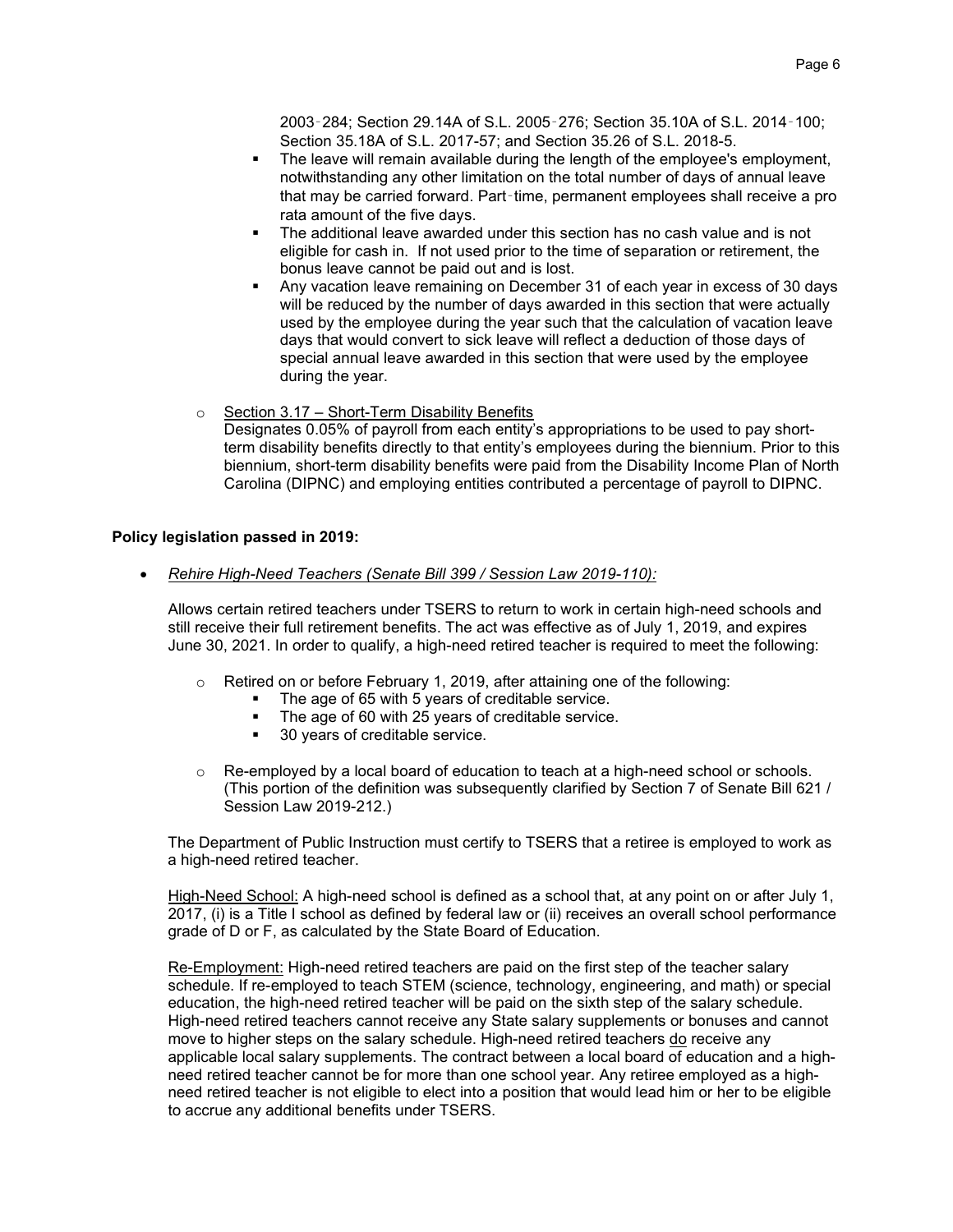Private Letter Ruling: The State Treasurer is required to seek a Private Letter Ruling from the Internal Revenue Service (IRS) regarding the provisions of S.L. 2019-110. If the IRS determines that the provisions jeopardize the status of TSERS under the Internal Revenue Code, S.L. 2019- 110 will be repealed within 30 days of that determination. The State Treasurer will then notify all Local Education Agencies of the repeal and publicly notice the information on the website of the Department of State Treasurer. Local Education Agencies will then be required to notify all employed high-need retired teachers of the repeal. As of the date of this memorandum, the Department of State Treasurer has submitted the required request but not received the Private Letter Ruling from the IRS.

• *Testing Reduction Act of 2019 (Senate Bill 621 / Session Law 2019-212):*

Section 7 makes the following changes to Senate Bill 399 / S.L. 2019-110, effective July 1, 2019 and expiring June 30, 2021:

- $\circ$  Clarifies that a high-need retired teacher must be a teacher, as defined in the retirement statutes, employed on an annual contract to provide classroom instruction exclusively at a high-need school or schools.
- $\circ$  Clarifies that a high-need retired teacher is not restored to service as a teacher or employee, as defined in the retirement statutes.
- $\circ$  Requires local boards of education to notify TSERS by September 15 each year if they will not employ high-need retired teachers.
- $\circ$  In the event of an adverse determination from the IRS resulting from a Private Letter Ruling request, repeals S.L. 2019-110 on the last day of the month following the month of receipt of such determination.

## • *Small Business Retirement Program (House Bill 604 / Session Law 2019-205):*

Creates a ten-member Joint Legislative Study Committee on Small Business Retirement Options to study and report findings and recommendations by March 31, 2020, on ways to reduce burdens on small businesses offering payroll deduction retirement savings options, the feasibility of combining similar retirement programs, and mechanisms to encourage citizens to retire in a financially secure manner. The Treasurer or the Treasurer's designee serves as one member of the committee. The act became effective August 27, 2019. The end date of reporting by the committee was subsequently extended by Senate Bill 704 / Session Law 2020-3 ("COVID-19 Recovery Act") to August 1, 2020. The Committee's report recommends an extension of the Committee's deliberations through December 2020, but no provision was made in any legislation to allow the additional extension.

- *Conner's Law (House Bill 283 / Session Law 2019-228):*
	- o Section 2 amends the Public Safety Employees' Death Benefit Act to provide an additional death benefit of \$100,000 (i.e., increasing the benefit from \$100,000 to \$200,000) when any covered person is murdered in the line of duty. "Murdered in the line of duty" is defined as "killed in the line of duty in a manner reasonably determined by the Industrial Commission to be directly caused by the intentional harmful act of another person." This section is effective as of July 1, 2017, and applies to qualifying deaths occurring on or after that date. House Bill 425 / S.L. 2020-45 ("Implement Conner's Law") appropriates the funds for implementation of this section.
	- $\circ$  Section 3 makes a technical correction to the existing \$100,000 line-of-duty death benefit, effective as of April 1, 2017. Prior to the correction, the statute provided that the benefit would be paid (1) to the surviving spouse; (2) to any surviving dependent child(ren) if there is no surviving spouse; (3) to any surviving dependent parent(s) if there is no surviving spouse and no surviving dependent child(ren); and (4) to the deceased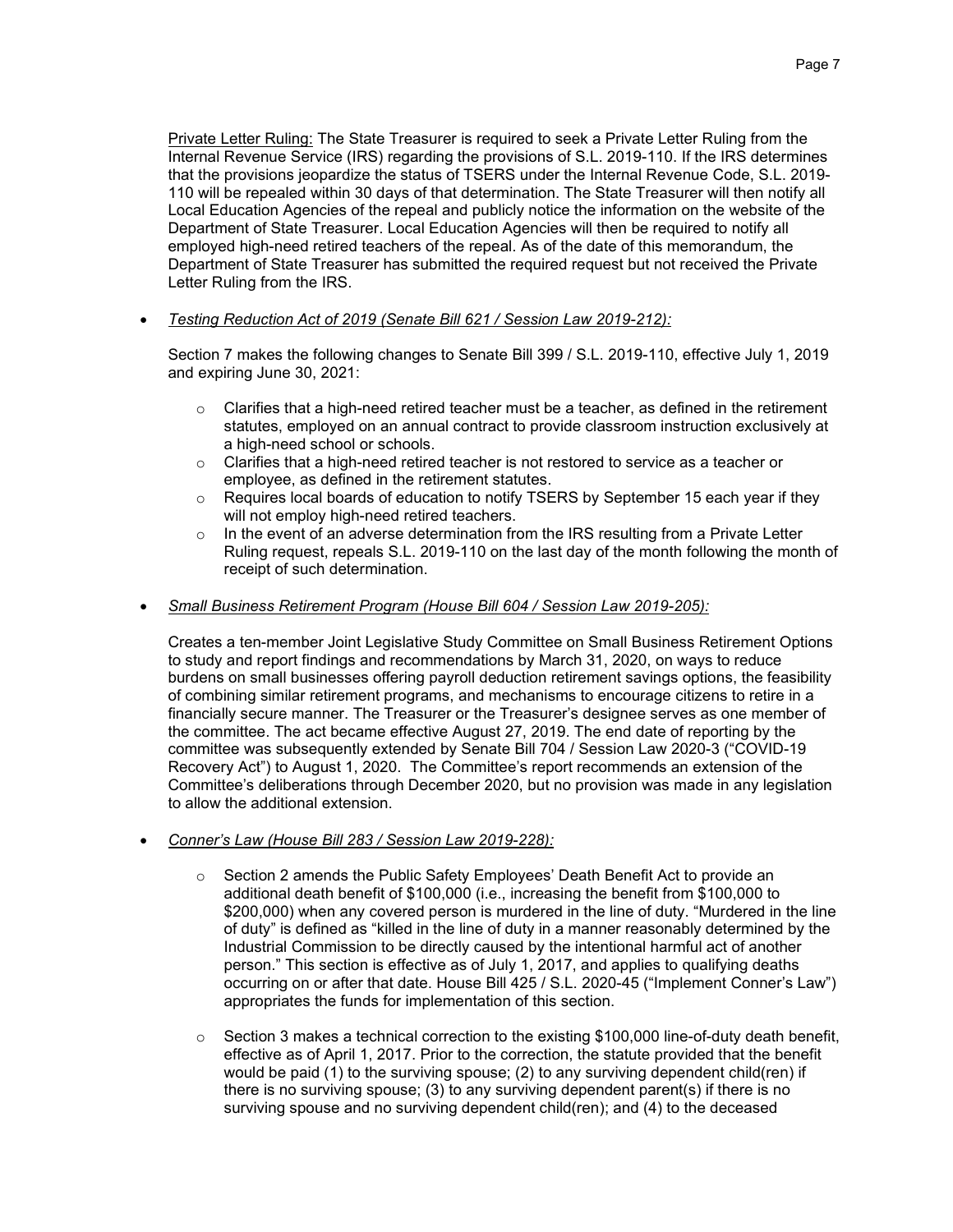person's estate "if there is no surviving spouse, surviving dependent child, or surviving parent." The technical correction adds the word "dependent" between "surviving" and "parent" in part (4).

#### • *Various Family Law Changes (House Bill 469 / Session Law 2019-172):*

Section 1 requires the use of the "separate interest" approach to dividing benefits between former spouses if the applicable plan allows it. If the "separate interest" approach is not available, it allows the court to order joint-and-survivor annuity protection for the nonparticipant spouse. It adds Domestic Relations Orders (DROs) to the permissible orders to divide benefits. Sections 1.1 and 1.2 amend the TSERS and LGERS statutes regarding assignability of benefits to make explicit provisions for payment to a former spouse pursuant to a DRO, consistent with the System-designed template DRO.

#### **Policy legislation passed in 2020:**

- *COVID-19 Recovery Act (Senate Bill 704 / Session Law 2020-3):*
	- o Section 4.21: State Health Plan Premium and Debt Payment Deferral Option During Declaration of Emergency Authorizes the State Treasurer, with approval of the Board of Trustees for the State

Health Plan, to give certain members or employing units the option to defer premium or debt payment when there is a state of disaster or emergency. A deferral period may not last beyond 90 days from the last day of the time period in which there is a state of disaster. Any payments in arrears continue to be owed to the State Health Plan. This section was effective as of January 1, 2020.

 $\circ$  Section 4.22: Interim Determinations and Interim Certifications for Certain Disability **Benefits** 

Temporarily allows the Executive Director of the Retirement Systems Division to make interim, eligibility-only determinations and certifications regarding disability benefits under TSERS, LGERS, the Consolidated Judicial Retirement System, the Legislative Retirement System, and the Disability Income Plan of North Carolina. These certifications are in place only until the Medical Board is able to make a final determination. The Director may not determine that any individual is not eligible for disability benefits. If the Medical Board later determines that an individual found eligible by the Director is not eligible for benefits, then the Medical Board's decision is a final decision and the benefit payments will cease. An individual is not required to refund any payments or benefits received during that interim period. This section was effective as of May 4, 2020, and expires August 1, 2020, provided that any interim eligibility determinations made before the expiration are valid until the Medical Board makes a final determination.

o Section 4.23: Temporarily Remove Barriers to Allow Retirees of TSERS and LGERS to Return to Work on a Part-Time, Temporary, or Interim Basis During State of Emergency Related to COVID-19

Temporarily changes the six-month separation requirement for TSERS retirees to a onemonth separation requirement, applying to individuals retiring on or after October 1, 2019, but before April 1, 2020, who return in a position needed due to COVID-19. This section temporarily lifts the earnings caps for TSERS and LGERS retirees from March 10, 2020 until expiration for those retirees who retired prior to April 1, 2020 and return in a position needed due to COVID-19. This section also requires that any work performed between March 10, 2020 and the time that this section expires does not impact a Law Enforcement Officer's special separation allowance benefits if the officer returns in a position needed due to COVID-19. This section became effective May 4, 2020 and expired August 1, 2020 according to this legislation, but subsequent legislation extended the expiration date to August 31, 2020.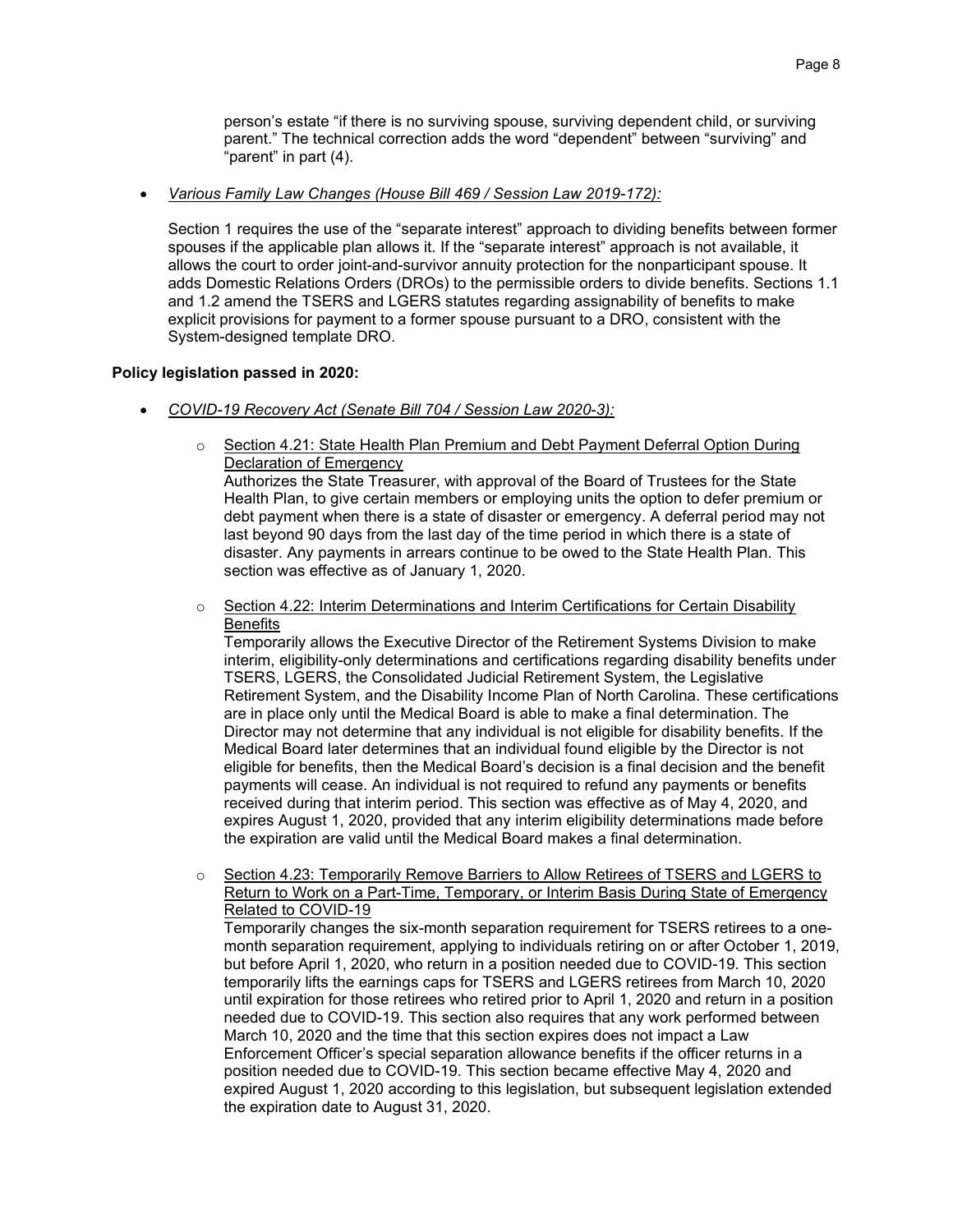- $\circ$  Section 4.26: Authorize the Chief Administrative Law Judge to Extend the Time Period for the Filing of Contested Cases During Catastrophic Conditions Authorizes the Chief Administrative Law Judge to extend the time period for the filing of petitions for contested cases, but only if the Chief Justice of the North Carolina Supreme Court has determined that catastrophic conditions exist. This section was effective as of March 10, 2020.
- $\circ$  Section 4.37: Extend the Joint Legislative Study Committee on Small Business Retirement Options Extends until August 1, 2020, the Joint Legislative Study Committee on Small Business Retirement Options final report and any legislative proposals to the Speaker of the House of Representatives, the President Pro Tempore of the Senate, and the Fiscal Research
- $\circ$  Section 4.38: Authorize State Agencies to Exercise Regulatory Flexibility During the Coronavirus Emergency in Order to Protect the Economic Well-Being of the Citizens and Businesses of the State

Directs State agencies to exercise regulatory flexibility during the Coronavirus emergency. Notwithstanding any other provision of State law, if a State agency determines that, due to the impacts of the Coronavirus, it is in the public interest, including the public health, safety, and welfare and the economic well-being of the citizens and businesses of the State, the agency must: (i) delay the collection or modify the method of collection of any fees, fines, or late payments assessed by the agency under its statutes, including interest accruals; (ii) delay the renewal dates of permits, licenses, and other similar certifications, registrations, and authorizations issued by the agency pursuant to its statutes; and (iii) delay or modify any educational or examination requirements implemented by the agency pursuant to its statutes. On or before October 1, 2020, each State agency must report to the General Assembly and the Office of State Budget Management on its efforts to exercise regulatory flexibility. State agencies are directed to exercise the authority granted in this section to the maximum extent practicable. State agencies are authorized to adopt emergency rules for implementation and such rules will remain in effect during the pendency of Coronavirus emergency, unless the State agency specifies an earlier expiration date. This section was effective as of March 10, 2020 and expires August 1, 2020.

• *Retirement Systems Admin. Changes (Senate Bill 379 / Session Law 2020-29):*

Division. This section was effective as of March 31, 2020.

- o Section 1: Service Purchase Provisions
	- Section 1.(a) amends the creditable service purchase provisions in TSERS (G.S. 135-4).
		- Removes outdated language.
		- Amends the calculation for the purchase of armed service credit.
		- Amends the provisions on withdrawn service purchases. For withdrawn service purchased on and after January 1, 2022, the member must be in service when purchasing withdrawn service and the creditable service purchased may not exceed five years. The cost of such purchases is equal to a lump sum amount equal to the full liability increase based on certain actuarial assumptions specific to the calculation, to include an administrative fee set by the Board of Trustees. An employer may pay all or part of the cost of a service purchase of a member in service.
		- Amends the provisions on the purchase of creditable service rendered to the federal government, as well as service to any state, territory, or other governmental subdivision of the United States purchased on or after January 1, 2022, so that the service must be purchased by paying a lump-sum payment and the creditable service purchased may not exceed a total of five years.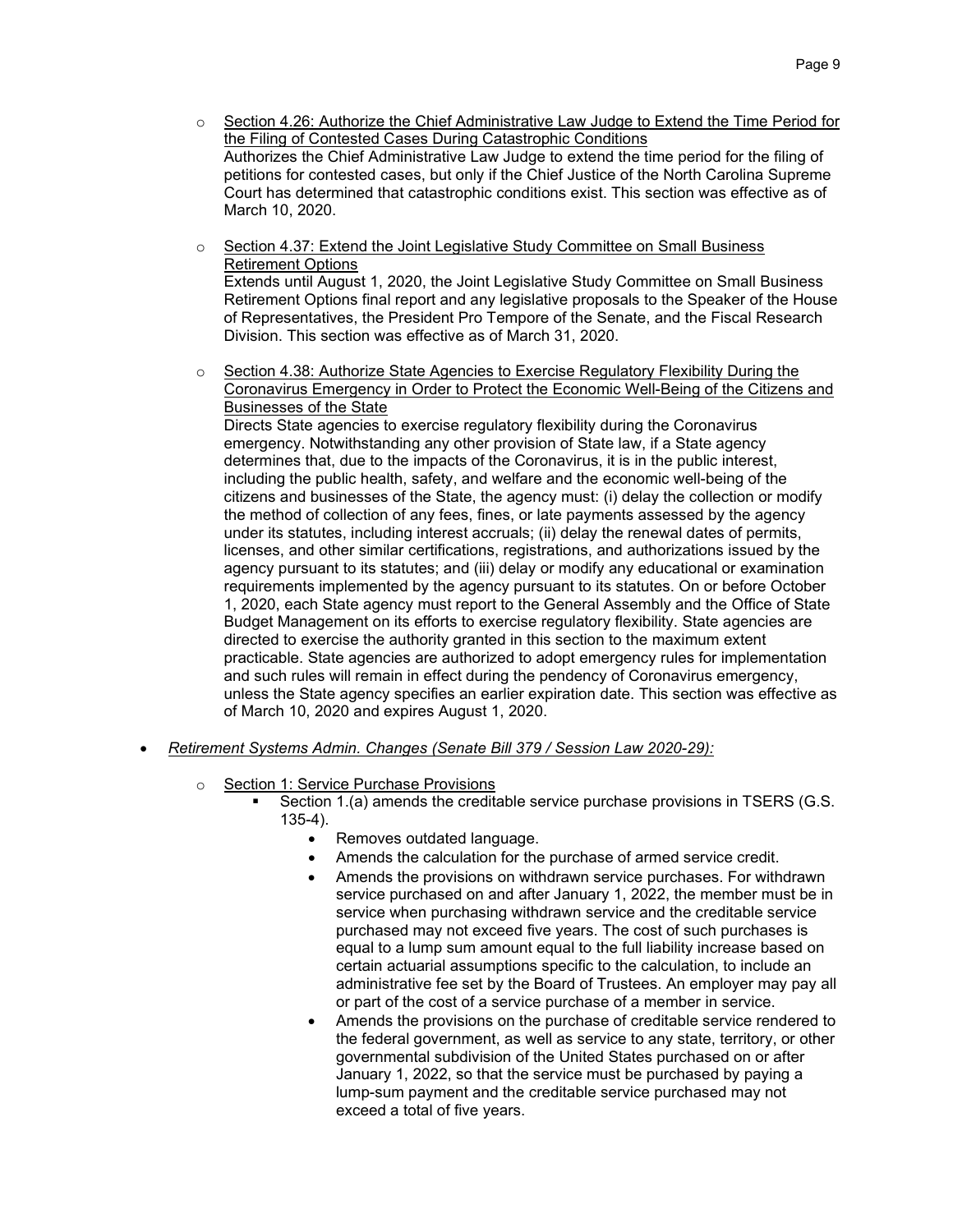- Amends the law on credit for prior temporary State employment, to limit service credit purchased on or before December 31, 2021.
- Amends the law on the purchase of part-time service credit to exclude part-time service rendered as a bus driver to a public school while a fulltime high school student, and temporary or part-time service rendered while a full-time student in pursuit of a degree or diploma in a degreegranting program, unless that service was rendered on a permanent part-time basis and required at least 20 hours of service per week.
- Makes other changes similar to those outlined above for the purchase of creditable service under G.S. 135-4 subsection (s) for temporary employment; subsection (w) for federal employment; subsection (z) for leave due to extended illness; subsection (aa) for parental leave, pregnancy or childbirth-related leave, or certain involuntary furloughs; subsection (bb) for probationary local government employment; and subsection (hh) for service with the University of North Carolina during which the member participated in the Optional Retirement Program.
- Section 1.(b) amends the LGERS provisions to make the same or similar changes as in Section 1.(a) for TSERS.
- Section 1.(c) amends the law for the purchase of creditable service for periods of employment with a licensing or examining board prior to election to participate in TSERS.
- Sections 1.(d) and 1.(e) amend the Consolidated Judicial Retirement System provisions to make the same or similar changes as noted above.
- Section 1.(f) amends the Legislative Retirement System provisions to make the same or similar changes as noted above.
- Section 1.(g) amends the law on repayments and purchases in the Legislative Retirement System to make the same or similar changes as noted above.
- Section 1.(h) amends the current law on the calculation of a TSERS discontinued service retirement allowance to include an amount to be deposited in the Retiree Health Benefit Fund and requires that the salary used to determine such allowance is the same as the average final compensation.
- Section 1.(i) amends TSERS membership requirements to remove old language related to members absent from service and clarifying that membership ceases when a member withdraws accumulated contributions, becomes a beneficiary, or dies.
- Section 1.(j) amends LGERS membership requirements to remove old language related to members absent from service and clarifying that membership ceases when a member withdraws accumulated contributions, becomes a beneficiary, or dies.
- Section 1.(k) provides that the Division must accept and process all service purchase forms that are received on or before December 31, 2021, for all service purchases that are required to have been made by December 31, 2021.
- The provisions of this section became effective June 19, 2020, except for certain provisions of current law that are extended to December 31, 2021.
- $\circ$  Section 2 requires that no decision of the TSERS Board of Trustees or the LGERS Board of Trustees related to the Retirees' Contributory Death Benefit will take effect unless and until the same decision has been made and voted on by the other Board. This section became effective as of June 19, 2020.
- $\circ$  Section 3 excludes the Department's call centers from the requirements of the "first menu operator access law" in G.S. 143-162.1. This section became effective as of June 19, 2020.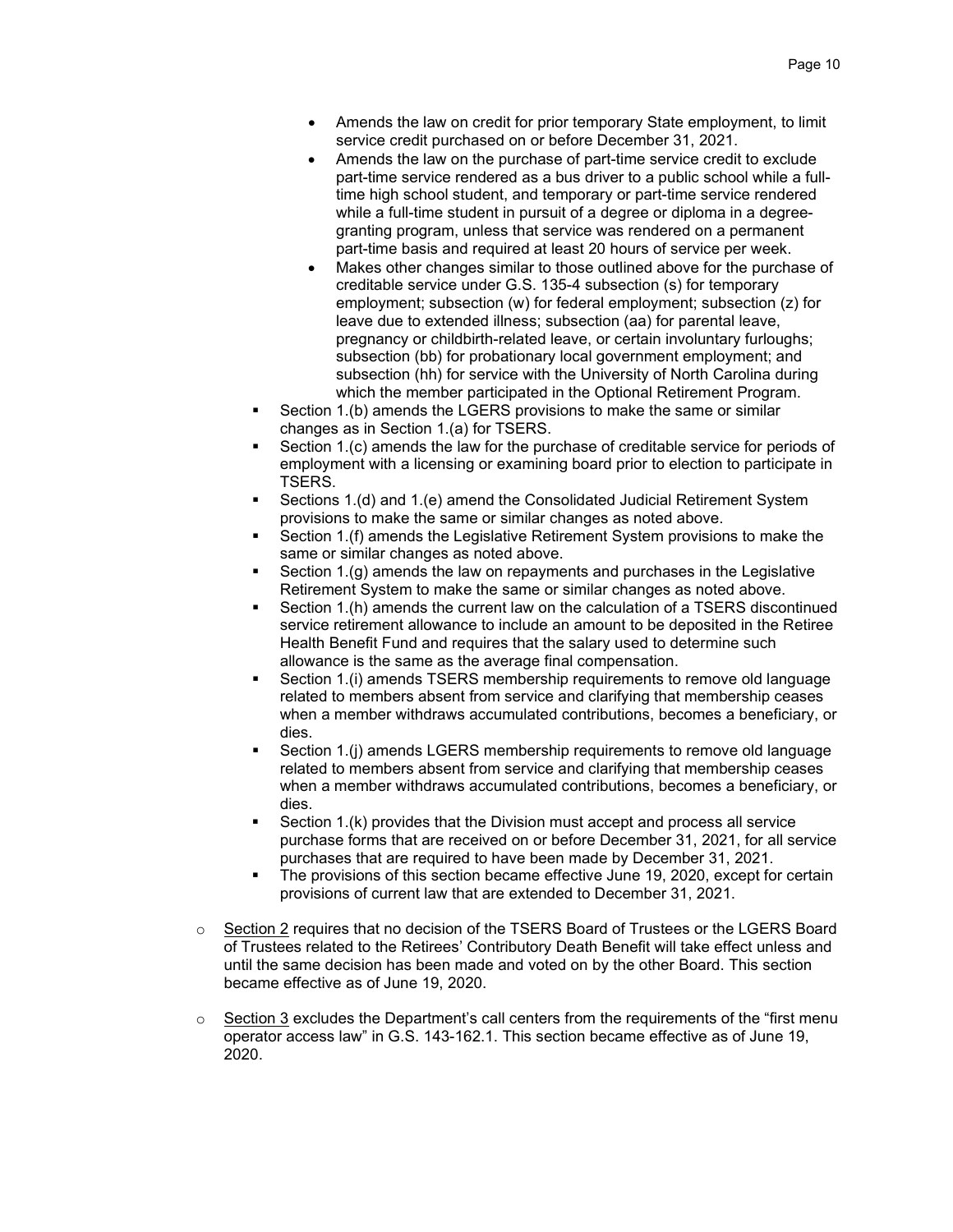- $\circ$  Section 4 sets the date for payment of a contribution-based benefit cap liability under TSERS or LGERS to be 12 months after the member's effective date of retirement. This section became effective as of June 19, 2020.
- $\circ$  Section 5 does not directly pertain to the Retirement Systems or the State Health Plan.
- $\circ$  Section 6 removes the sunset in current law that allows sheriffs to use accumulated sick leave for retirement creditable service that typically would be used for LGERS to be used for the Sheriffs' Supplemental Pension Fund instead, provided the same sick leave is not used for both plans. This section becomes effective October 1, 2020 and applies to all elections to have sick leave applied to service under the Sheriffs' Supplemental Pension Fund on or after that date.
- $\circ$  Section 7 allows TSERS and LGERS to require an employing agency to pay a portion of a return-to-work overpayment assessed to a retiree if actions by the employer are found to have partially caused the overpayment. Specifically, the Board may do any or all of the following: (1) Assess the employer a penalty of 10% of the compensation of the unreported re-employed beneficiaries (minimum penalty of \$25); (2) Reimburse the Retirement System for any retirement allowance paid to the beneficiary during a period when the allowance would have been suspended had the required report been received; (3) Pay any amount that the beneficiary would have been required to pay to the Retirement System had the required report been received. This section is effective July 1, 2021, and applies to reports required to be made on or after that date.
- $\circ$  Section 8 extends the Legislative Enactment Implementation Arrangement (LEIA) for TSERS and LGERS for an additional five years. The Boards of Trustees cannot direct any employer contributions into the LEIA after November 1, 2026. This section became effective as of June 19, 2020.
- $\circ$  Section 9 allows the State Treasurer to obtain criminal background checks on current, prospective, permanent or temporary employees, contractors, contractors' agents or employees, volunteers, and others engaged by the Department who have access to confidential health or financial information or data. It also allows the State Treasurer to deny employment or terminate certain individuals who refuse to consent to a criminal background check or to the use of fingerprints or other identifying information required for the criminal background check. This section became effective as of June 19, 2020.
- *Retirement Tech./Protect./& Other Changes (Senate Bill 719 / Session Law 2020-48):*

Except where specifically noted otherwise, this act became effective as of June 26, 2020. Section 1.10 and Section 3 do not directly pertain to the Retirement Systems or the State Health Plan.

- o Section 1: Technical Changes
	- Section 1.1 amends TSERS and LGERS statutes to add a definition for "duly acknowledged" which means notarization, electronic notarization, or verification through an identity authentication service.
	- Section 1.2 amends TSERS, LGERS, Consolidated Judicial Retirement System, and Legislative Retirement System statutes to increase the age at which a member must begin receiving payments from the Retirement System from 70½ to 72. This change conforms with changes made to federal law by the SECURE Act of 2019. This section is effective January 1, 2021 and applies to members on or after that date. If a member attains age 70½ on or before December 31, 2019, then the statute in effect on the day the member attained age 70½ is applicable to that member.
	- Section 1.3 amends the Supplemental Retirement Income Plan to remove the term "disability" to conform with the Internal Revenue Code, and to make other technical and conforming changes.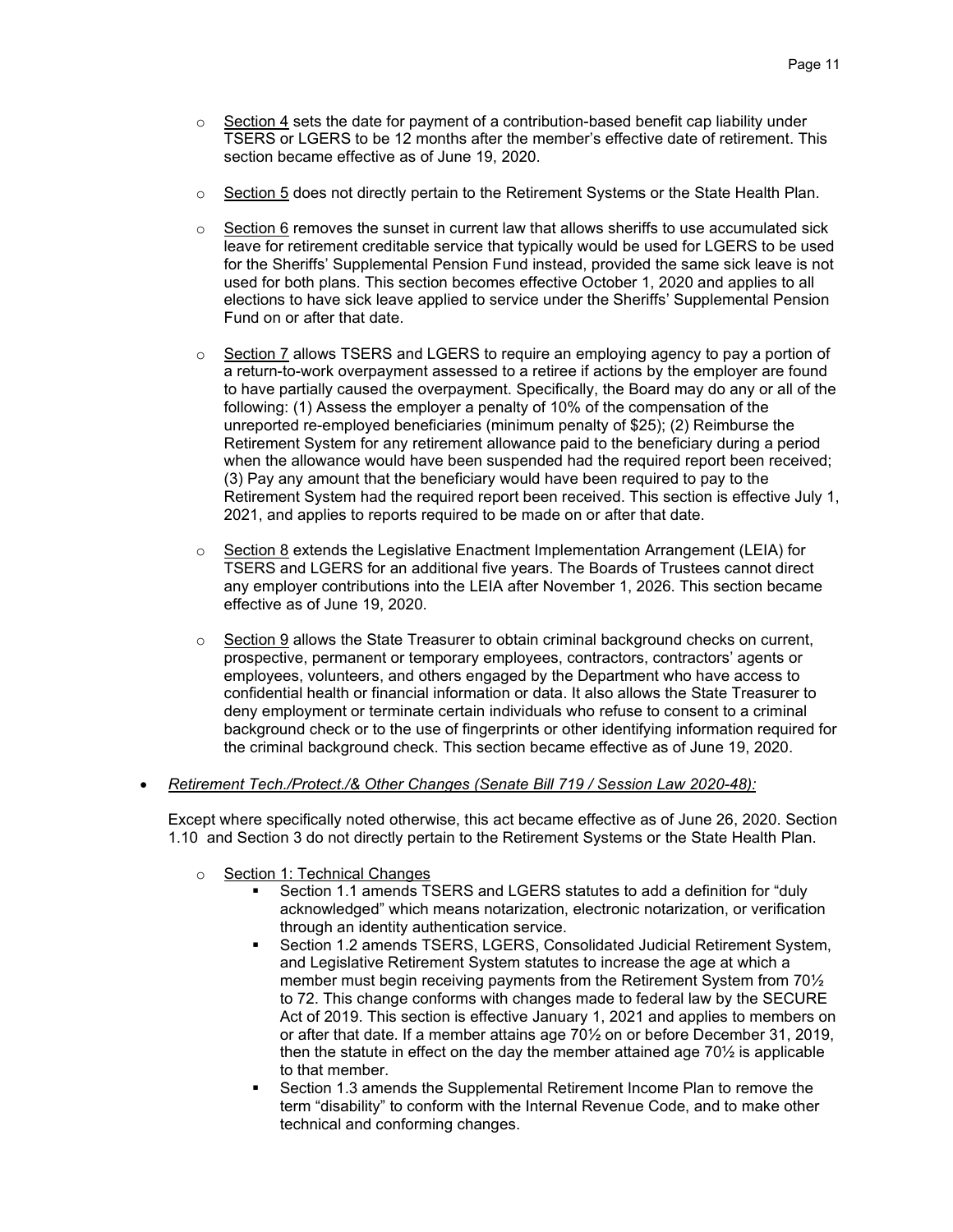- Section 1.4 amends the Achieving a Better Life Experience (ABLE) Program Trust statutes to add a definition of "sibling" and allow a sibling of a disabled participant to take certain actions related to ABLE accounts.
- Section 1.5 amends the State Health Plan statutes to remove the term "group" from references to the health plan and specify that nothing requires the Plan to permit a person, or be required to enroll a person, when that enrollment may jeopardize the Plan's preferential tax-exempt status as a governmental plan under the Internal Revenue Code.
- Section 1.6 amends the Consolidated Judicial Retirement Systems statutes to incorporate methods of financing, specifically addressing: that assets include the employers' contributions held with the Pension Accumulation Fund and employees' contributions held with the Annuity Savings Fund; requiring the Board to have an annual actuarial valuation and to maintain the system on a generally accepted actuarial basis; using an actuarially determined employer contribution calculated annually by the actuary; specifying that the Board may adopt a contribution policy that would recommend a contribution not less than the actuarially determined employer contribution and that it would not be subject to the Administrative Procedures Act; and requiring that the employer contribution rate recommended by the Board each year not be less than the actuarially determined employer contribution.
- Section 1.7 makes technical changes pertaining to funding for the North Carolina National Guard Pension Fund. The following elements removed from subsection (a) are relocated to a newly created G.S. 127A-41 in subsection (b): language pertaining to General Fund appropriations; the requirement for an annual actuarial valuation; and the Board's responsibility for maintaining the Fund on a generally accepted actuarial basis. New items include: a requirement that the employer contribution be calculated annually by the actuary using assumptions and an approved cost method; and specifying that the Board may adopt a contribution that would recommend a contribution not less than the actuarially determined employer contribution and that it would not be subject to the Administrative Procedures Act.
- Section 1.8 amends TSERS and LGERS statutes to allow the Division to provide a credit to an employing agency that made contributions on behalf of a retiree subject to the contribution-based benefit cap when that retiree is later subject to a felony forfeiture of retirement benefits.
- Section 1.9 amends TSERS and LGERS statutes to outline criteria for determining when an employer is inactive and requires the Division to make a report to the Board by April 30 on employers who were determined to be inactive during the preceding calendar year.
- Section 1.11 amends TSERS statutes to make technical and clarifying changes related to the transfer of credits from LGERS.
- Section 1.12 repeals the following outdated TSERS statutes:
	- G.S. 135-5.2 Chapel Hill utilities & telephone employees. This statute pertained to employees of the Chapel Hill Telephone Company or University Service Plants at the time the Chapel Hill telephone services and utility services were sold to Southern Bell Company and Duke Power. It was enacted in 1977.
	- G.S. 135-13 Certain laws not repealed; suspension of payment and compulsory retirement. This statute pertained to pensions for school teachers in New Hanover County. It was enacted in 1941 and had not been amended since that time.
	- G.S. 135-14 Pensions of certain former teachers and State employees. This statute pertained to certain pensions and allowances paid out of the Pension Accumulation Fund. It was enacted in 1943, and last amended in 1983 related to the merger of internal accounts for pension funds in 1983.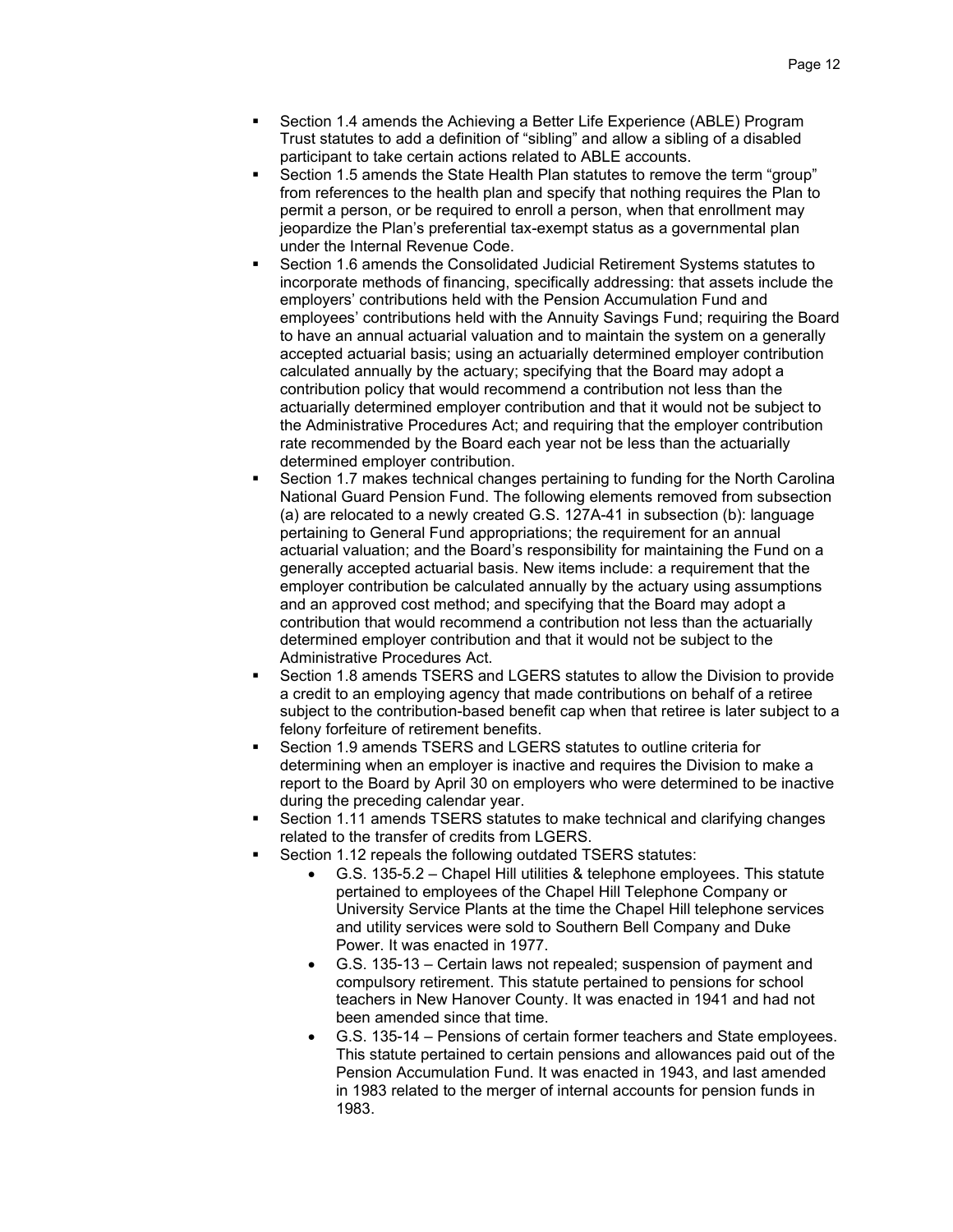- G.S. 135-14.1 Certain school superintendents and assistant superintendents. This statute pertained to employees who were superintendents and assistant superintendents for 20 years when TSERS was enacted. It was enacted in 1957 and had not been amended since that time.
- G.S. 135-16 Employees transferred to North Carolina State Employment Service by act of Congress. This statute pertained to U.S. Employment Service employees that became employed by the State. It was enacted in 1947.
- G.S. 135-18.3 Conditions under which amendments void. This statute pertained to coverage of governmental employees under Title II of the Social Security Act and the Federal-State agreement. It was enacted in 1955.
- G.S. 135-18.5 Provision for emergency expenses of integration of System. This statute pertained to the use of funds during the session in 1955 and 1957. It was enacted in 1955 and had not been amended.
- Section 1.13 amends TSERS statutes to change references to blind or visually impaired employees to blind or visually impaired vendors, reflecting changes that were made years ago.
- Section 1.14 amends an incorrect statutory reference in LGERS.
- Section 1.15 amends the community college statutes pertaining to the Department-sponsored 403(b) plan to allow administrative costs to be charged to members or deducted from members' accounts.
- Section 1.16 amends TSERS and LGERS statutes to clarify that the information contained in monthly reports ("watch reports") indicating those most likely to require additional employer contributions under the contribution-based benefit cap provisions should they elect to retire in the following 12 months, is not a public record and requires all parties involved to treat the information as confidential and as though it were still held by the Retirement System under the public records law.
- Section 1.17 clarifies in the State Health Plan statutes that a local governmental unit's election to participate is generally irrevocable.
- Section 1.18 amends an incorrect statute reference relating to the State Treasurer's discharge of duties.
- Section 1.19 corrects a typographical error in a civil procedure statute that references the TSERS statute.
- o Section 2: Changes to Require Stress Testing of the Retirement System, as Recommended by The Pew Foundation; Amendments Related to the Pension Solvency Fund
	- Section 2.1(a) amends TSERS statutes to clarify that the actuary must complete an actuarial experience review of the mortality, service and compensation experience of the members and beneficiaries at least once every five years. Subsection (b) requires a report to the General Assembly and the Governor prior to undertaking the five-year actuarial experience review and the subsection outlines elements of the report. This change was recommended by The Pew Foundation. A new statutory subsection is also added to allow the Division to pay costs directly from the retirement assets or to increase receipts from the retirement assets to cover the cost of administering the requirements.
	- Section 2.2(a) adds a new subdivision under the Unfunded Liability Solvency Reserve, Source of Funds, in the State Budget Act to require that any funds, in an amount directed by the State Treasurer to be transferred, must be: (1) the result of rebates from a company administering, or individuals participating in, supplemental voluntary insurance benefits, (2) not owed to a company administering, nor individuals participating in, such benefits, and (3) not needed to pay future administrative costs of such benefits.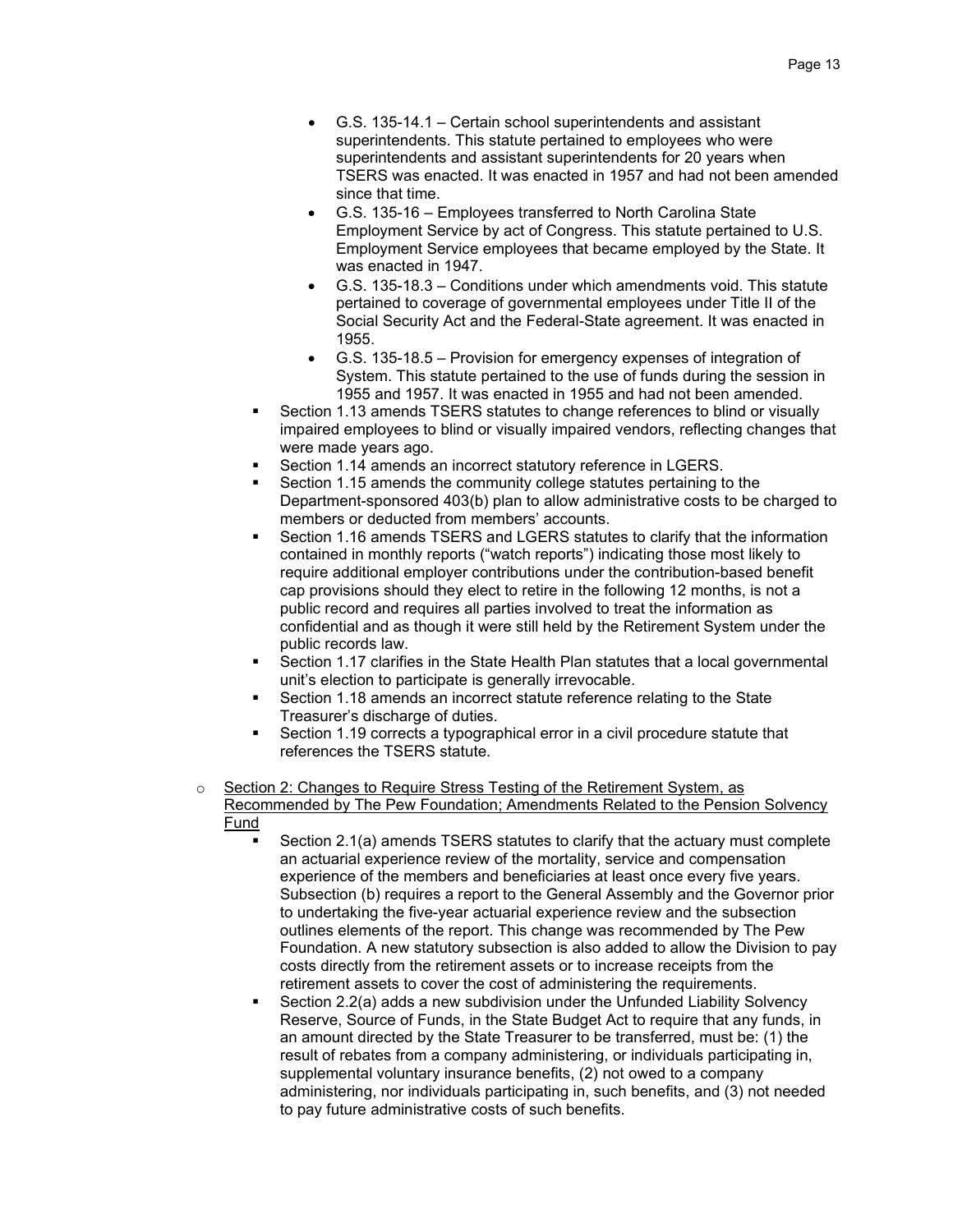- Section 2.2(b) amends the State Health Plan / Health Benefit Trust Fund statute to provide that any unencumbered balance in excess of prepaid premiums or charges in the Public Employee Health Benefit Fund must be paid in a specified order. The second item in the specified order specifies that an amount determined by the State Treasurer, subject to approval by the State Health Plan Board of Trustees, that does not exceed 25% of any unencumbered balance remaining after providing for incurred but unpresented claims may be transferred to the Retiree Health Benefit Fund. The Office of State Budget Management is required to transfer the amount in accordance with the subdivision upon the direction and approval of and in the amount specified by the State Treasurer.
- Section 2.2(c) further amends the Unfunded Liability Solvency Reserve in the State Budget Act to add a new subsection preventing the reversion of funds by specifying that no portion of the Fund shall be transferred to the General Fund, an any appropriation made to the Fund shall not revert.
- Section 2.2 (a through c) became effective as of July 1, 2020.
- o Section 4: Pension Protection Changes
	- Section 4.1 amends TSERS and LGERS statutes pertaining to the duties of the actuary. The changes add the contribution-based benefit cap factor to the materials, such as experience studies, actuarial calculations, assumptions used by the actuary, including mortality tables, interest rates, annuity factors, and other similar materials that are provided to the Board of Trustees and further provides that they are not subject to rule-making. The section also specifies that materials are effective the first day of the month following adoption, unless a different date is specified, and that the effective date does not retroactively affect a contribution rate. The section also amends the Administrative Procedures Act on rulemaking to exempt specified actuarial tables, assumptions, methods, and factors from rule-making. This section was effective as of June 25, 2020, and the exemption from rule-making applies to actuarial tables, assumptions, and contribution-based benefit cap factors adopted or changed on or after that date.
	- Section 4.2 amends TSERS and LGERS statutes to add the adoption of any necessary contribution-based benefit cap factors to the duties of the Boards of Trustees after the actuarial investigation and valuation after each five-year period. It also allows the Division to pay for the administration costs by increasing receipts from the retirement assets of the system or pay costs directly from the retirement assets. This section was effective as of June 25, 2020, and applies to actuarial investigations and calculations made on or after that date.
	- Section 4.3 repeals certain statutes in TSERS, LGERS, the Consolidated Judicial Retirement System, and the Legislative Retirement System pertaining to forfeiture of retirement benefits for certain felonies related to employment or holding office. In each forfeiture statute, one of the two factors that require forfeiture is that "the conduct resulting in the member's conviction is directly related to the member's office or employment." This language is not repealed. Each subsection that is repealed mentioned this language only by reference and further provided that it applies to felony convictions where the court finds under G.S. 15A-1340.16(d)(9) or other applicable State or federal procedure that the member's conduct is directly related to the member's office or employment. The repeal removes the reference to Chapter 15A of the General Statutes pertaining to aggravating factors in the Criminal Procedure Act.
	- Section 4.4 amends statutes in TSERS, LGERS, the Consolidated Judicial Retirement System, and the Legislative Retirement System in an identical manner. The amendments clarify that the law on felony forfeiture of pensions for elected officials and members applies regardless of whether the creditable service being forfeited was earned by membership in the system, accrued by conversion of sick leave at the point of the member's retirement, accrued by transfer of service from another retirement system, purchased by the member, or accrued by any other means. The changes further clarify that creditable service